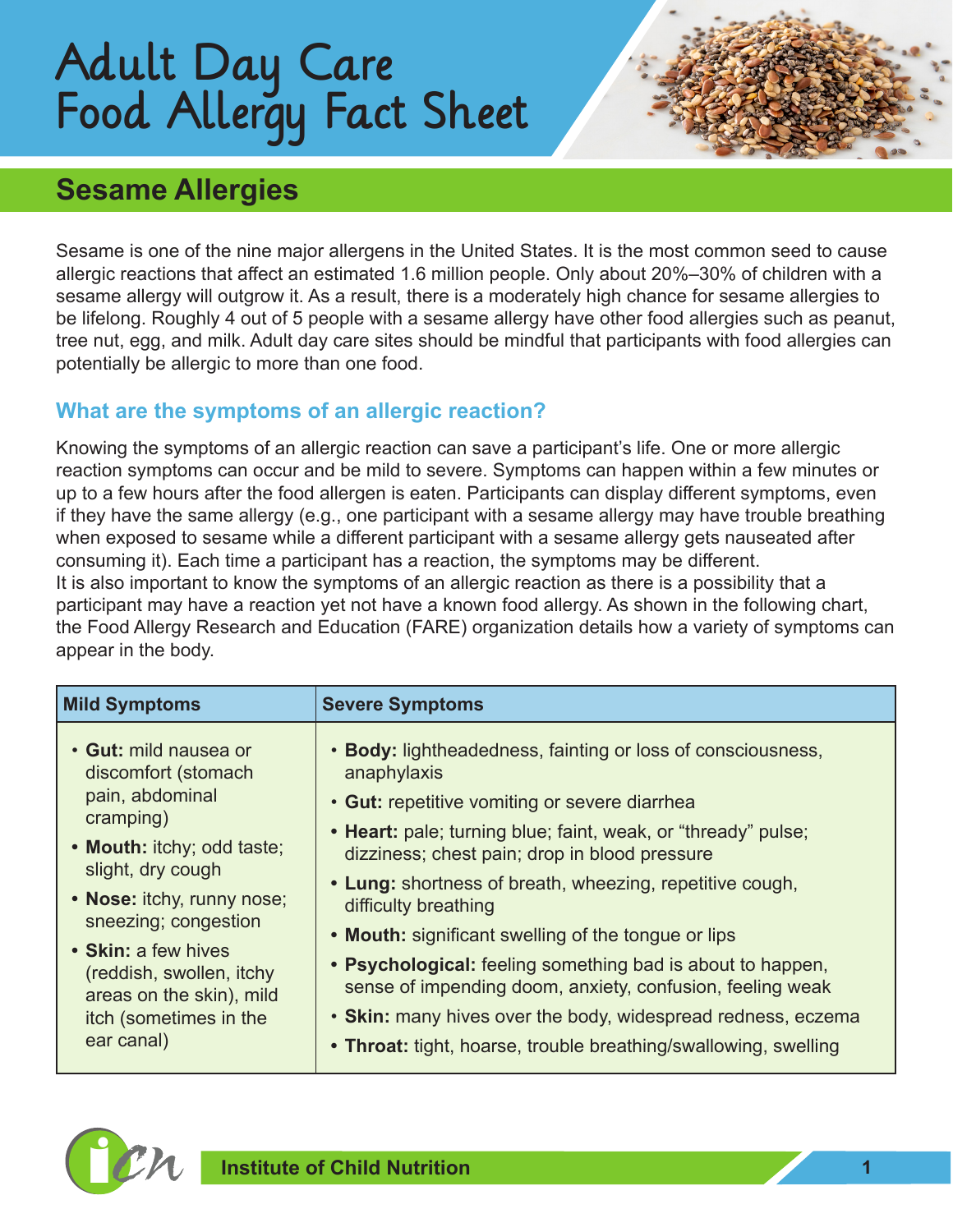### **What is anaphylaxis?**

Anaphylaxis is a severe allergic reaction with a rapid onset that may cause difficulty breathing and death. It may disrupt breathing and blood circulation. An anaphylactic reaction usually occurs within minutes of being exposed to an allergen, but in some rare instances, it can occur a couple of hours later. Symptoms of anaphylaxis include:

- Difficulty breathing, constriction of airways, tightness of the throat, hoarse voice
- Drop in blood pressure (e.g., pale, weak pulse, confusion, dizziness, fainting, weakness, loss of consciousness)
- Feeling of doom
- Gastrointestinal symptoms (e.g., abdominal pain, nausea, vomiting, diarrhea, cramping)
- Rapid pulse, cardiac arrest
- Shock (i.e., drop in blood pressure and narrowing of airways)
- Skin symptoms (e.g., hives, swelling)
- Swollen lips



### **What foods contain sesame?**

Sesame is used in various ways in foods such as oils, flavorings, spices, pastes, and seeds. Sesame can also be found in common household items such as pet food, medications, nutritional supplements, perfumes, and cosmetics (e.g., hair products, soaps, lotions, skin creams, and lip glosses). The following chart lists some food products that may contain sesame.



**institute of Child Nutrition 22 All 22 All 23 All 24 All 24 All 24 All 24 All 24 All 24 All 24 All 24 All 25 All 26 All 26 All 26 All 26 All 26 All 26 All 26 All 26 All 26 All 26 All 26 All 26 All 26 All 26 All 26 All 26**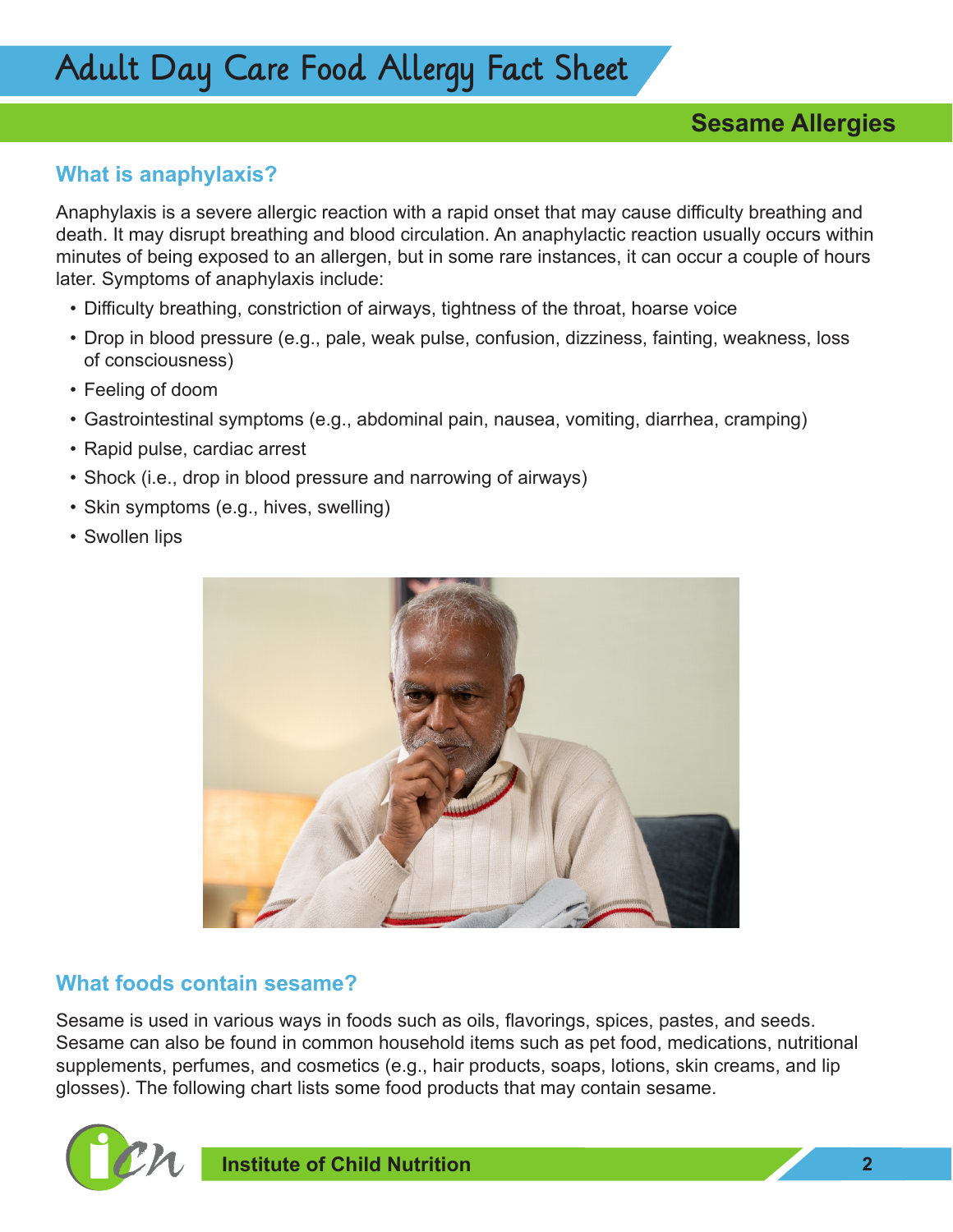| <b>Common Names of Sesame</b>                                                                                                                                                                                                                                                                                                                                                               |                                                                                                                                                                                                                                                    |                                                                                                                                                                                                   |  |  |
|---------------------------------------------------------------------------------------------------------------------------------------------------------------------------------------------------------------------------------------------------------------------------------------------------------------------------------------------------------------------------------------------|----------------------------------------------------------------------------------------------------------------------------------------------------------------------------------------------------------------------------------------------------|---------------------------------------------------------------------------------------------------------------------------------------------------------------------------------------------------|--|--|
| • Anjonjoli<br>• Benne, benne seed, beniseed                                                                                                                                                                                                                                                                                                                                                | • Gingelly<br>• Sesamum indicum*                                                                                                                                                                                                                   | • Simsim<br>• Til or Teel                                                                                                                                                                         |  |  |
| *The scientific name for sesame, Sesamum indicum, may be used on labels of non-food items.<br>Some examples include cosmetics, medications, nutritional supplements, and pet foods.                                                                                                                                                                                                         |                                                                                                                                                                                                                                                    |                                                                                                                                                                                                   |  |  |
| <b>Sesame Ingredients</b>                                                                                                                                                                                                                                                                                                                                                                   |                                                                                                                                                                                                                                                    |                                                                                                                                                                                                   |  |  |
| • Sesame flour<br>• Sesame meal<br>• Sesame oil*<br>*Sesame oil is usually unrefined or unfiltered, and consuming it can cause an allergic reaction.                                                                                                                                                                                                                                        | • Sesame paste<br>• Sesame powder<br>• Sesame seed                                                                                                                                                                                                 | • Sesamin<br>• Sesamol<br>• Sesamolin                                                                                                                                                             |  |  |
| Dishes, Foods, and Products That May Contain Sesame                                                                                                                                                                                                                                                                                                                                         |                                                                                                                                                                                                                                                    |                                                                                                                                                                                                   |  |  |
| • Baked goods (such as<br>bagels, bread, breadsticks,<br>hamburger buns, and rolls)<br>• Baba ganoush<br>• Candy, confection<br>• Chips (such as bagel chips,<br>pita chips, and tortilla chips)<br>• Crackers (such as melba<br>toast and sesame snap bars)<br>• Dressings, gravies,<br>marinades, and sauces<br>• Falafel<br>• Goma dofu/gomadofu<br>• Gomasio (sesame salt)<br>• Granola | • Herbs and herbal drinks<br>• Halva/halvah/halwah<br>• Hummus<br>• Margarine<br>• Muesli<br>• Natural flavorings<br>• Noodles<br>• Pasteli<br>• Pretzels<br>• Processed meats/<br>sausages<br>• Protein and energy bars<br>• Rice<br>• Rice cakes | • Risotto<br>• Sesame salt<br>• Shish kabobs<br>• Snack mix<br>• Soups<br>• Spices/spice blends<br>• Stews<br>• Stir-fry<br>• Sushi<br>• Tahini<br>• Tempeh<br>• Turkish cake<br>• Veggie burgers |  |  |

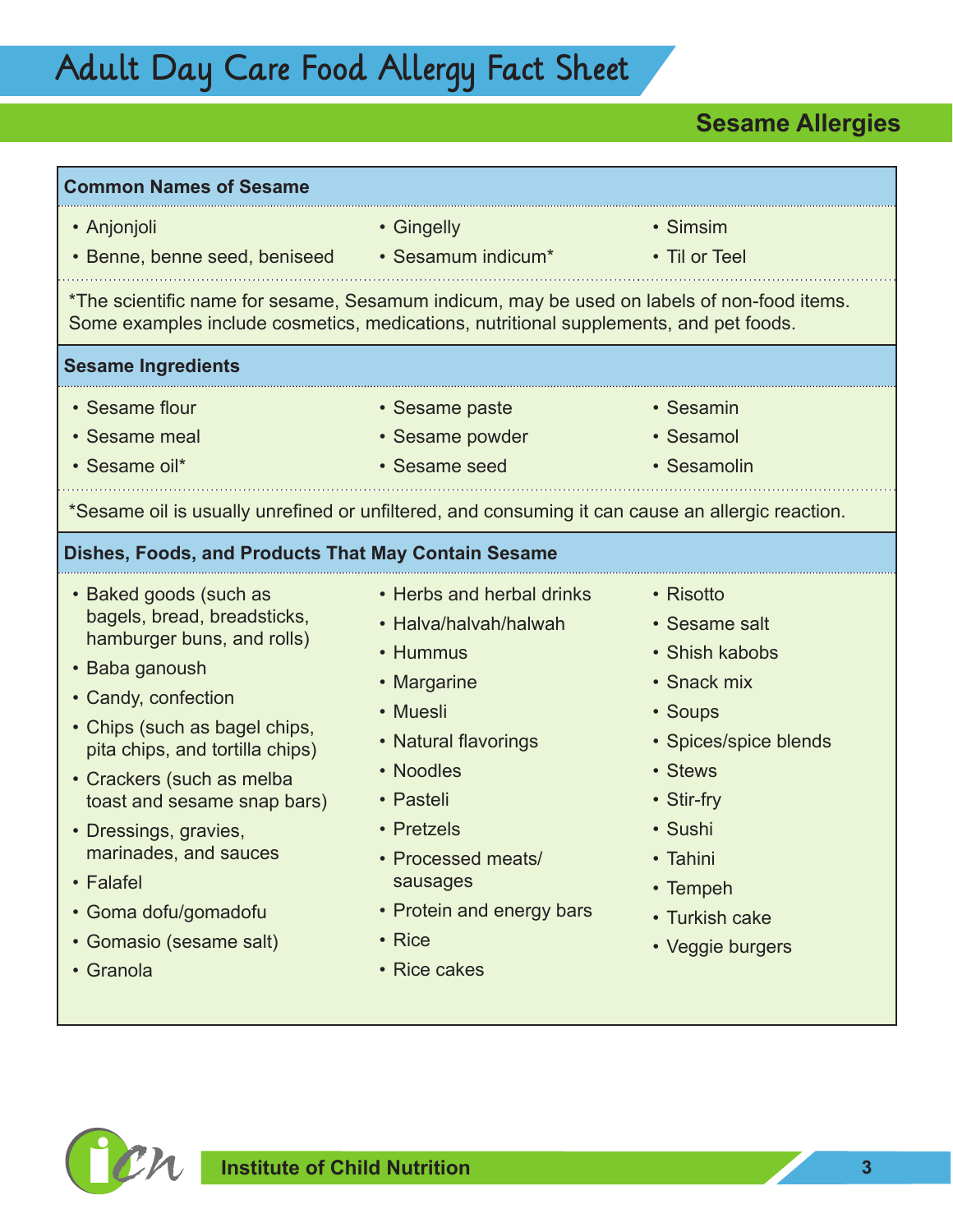### **Where is sesame listed on food labels?**

Food labels regulated by the U.S. Food and Drug Administration (FDA) follow the *Food Allergen Labeling and Consumer Protection Act* (FALCPA) regulations. FALCPA regulates how the major eight food allergens (egg, fish, milk, peanuts, shellfish, soy, tree nuts, and wheat) are listed on the label. These allergens must be listed in one of three ways: (1) using the common name, (2) common name written in parenthesis after the ingredient, or (3) in a "contains" statement. In 2021, Congress passed the *Food Allergy Safety, Treatment, Education, and Research Act* (FASTER). This act expands what is considered a major allergen that has to be declared on a food label from eight to nine by adding sesame as a major allergen. This law will take effect in January 2023, but manufacturers may begin incorporating sesame as a major allergen on their food labels before this date. Contact the food manufacturer if there is any uncertainty about whether a food contains sesame.

The following ingredient list is for a whole grain sesame seed bun. Notice how sesame is listed. Many food manufacturers will include a "Contains" statement to clearly define the allergens present in their foods. However, this is not required if the allergens are listed with their usual, common names (bold is used for illustrative purposes only).

#### **Label 1 Label 2**

**INGREDIENTS:** Water, Whole wheat flour, Enriched wheat flour (Wheat Flour, Niacin, Reduced iron, Thiamine mononitrate, Riboflavin, Enzyme, Folic Acid), Sugar. Contains 2% or less of Yeast (Yeast, Sorbitan monostearate, Ascorbic acid), Sesame seeds, Sesame bean oil, Salt, Monoglycerides with ascorbic acid and citric acid (antioxidants), Fumaric acid, Calcium propionate (Preservative), Calcium sulfate, Enzymes, Wheat starch, Ascorbic acid.

### **Contains Wheat, Sesame.**

**INGREDIENTS:** Water, Whole wheat flour, Enriched wheat flour (Wheat Flour, Niacin, Reduced iron, Thiamine mononitrate, Riboflavin, Enzyme, Folic acid), Sugar. Contains 2% or less of Yeast (Yeast, Sorbitan monostearate, Ascorbic acid), **Sesame seeds**, **Sesame bean oil**, Salt, Monoglycerides with ascorbic acid and citric acid (antioxidants), Fumaric acid, Calcium propionate (Preservative), Calcium sulfate, Enzymes, Wheat starch, Ascorbic acid.

Also, check labels for advisory statements such as "may contain sesame," "produced on shared equipment with sesame," or "produced in a plant that uses sesame in other products." Sesame seeds often become "electrostatic." This causes them to cling to charged surfaces such as other foods, making it difficult to prevent cross-contact. Cross-contact is when one food allergen comes into contact with another food, transferring the allergens to the new food. Avoid foods with advisory statements because the product may contain a small amount of sesame due to cross-contact.



**institute of Child Nutrition 44 Automaker 10 Automaker 10 Automaker 10 Automaker 10 Automaker 10 Automaker 10 Au**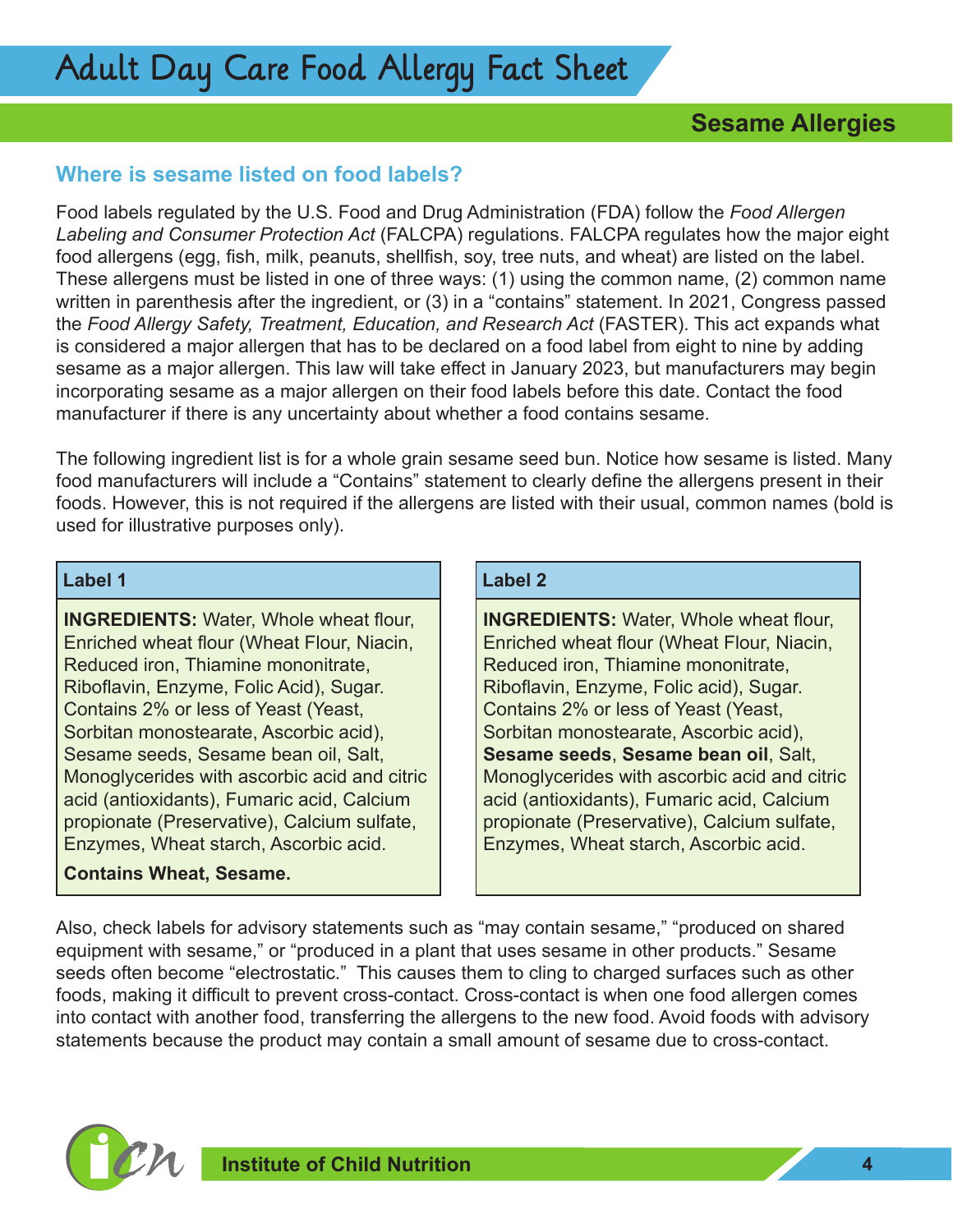## Adult Day Care Food Allergy Fact Sheet

### **Sesame Allergies**

For example, whole grain bread may or may not contain sesame depending on the recipe but may be baked on a production line with bread that does. The whole grain bread could be labeled like below (bold is used for illustrative purposes only):

**INGREDIENTS:** Whole wheat flour, Water, Enriched wheat flour, Honey, Yeast, Salt, Sunflower seeds, Flaxseed, Oats, Wheat bran.

Contains: Wheat

**Produced on equipment that also handles sesame.**

### **How should adult day care employees check and manage food labels?**

Adult day care sites have a variety of procedures for preparing and serving food. Train all staff who prepare and serve food to read product labels and recognize food allergens. Because food labels change from time to time, staff should check labels for sesame and sesame ingredients in every product each time it is received. If the label does not provide clear information, the center must contact the manufacturer for clarification or use a different product. The Centers for Disease Control and Prevention recommends keeping labels for every product served to a participant with food allergies for a minimum of 24 hours afterward in case of a reaction. If the product is saved for later use as leftovers, keep labels for 24 hours after all product has been served or discarded. Contact a State agency or sponsor for more recommendations for managing and keeping labels.



### **What documentation is needed to make substitutions for participant meals?**

When menu substitutions or modifications for a participant with food allergies are outside of the meal pattern, a medical statement from a State licensed healthcare professional, such as a general practice physician, registered nurse, or allergist, is required. Refer to the *Modifications to Accommodate Disabilities in the Child and Adult Care Food Program and Summer Food Service Program* on the USDA website for information on the required content of the medical statement. Adult day care staff can also contact their State agencies and sponsors for information. For more information about what is required in the medical statement, refer to ICN's *Adult Day Care Food Allergy Fact Sheet* – *Common Questions: Adult Day Care Directors*.

If there is uncertainty about the statement, or if it does not provide enough information, contact the State licensed healthcare professional (as permitted by the participating adult, family, caregiver, or guardian) for clarification. However, clarification of the medical statement should not delay the adult day care staff from providing a meal modification. Staff should follow the portion of the medical statement that is clear and unambiguous to the greatest extent possible while obtaining the additional information or amended statement.

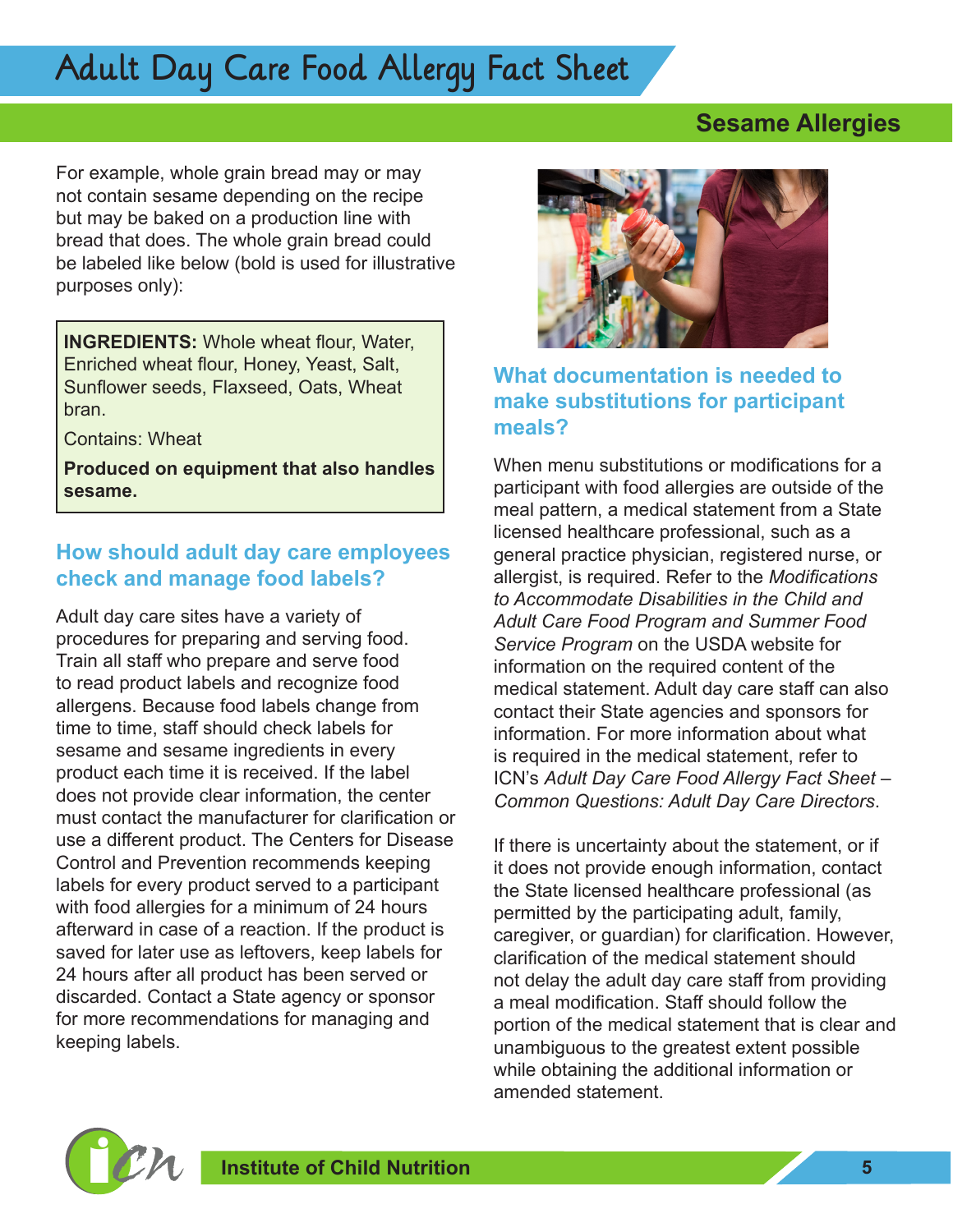### **What substitutes can be used for sesame in participant meals?**

When planning menus for participants with sesame allergies, consider current food choices offered to determine if a reimbursable meal can be selected from foods offered that do not contain sesame. This approach will minimize the need to prepare special recipes or to make menu substitutions. The following chart lists common menu items that may be used as safe substitutions for items that contain sesame. Adult day care staff should always read labels carefully, even for foods that generally do not contain sesame.

| Menu Items That May Contain Sesame*                       | <b>Possible Substitutes*t</b>                                                               |
|-----------------------------------------------------------|---------------------------------------------------------------------------------------------|
| Bagels, bread, breadsticks, hamburger buns,<br>and rolls  | Bagels, bread, breadsticks, hamburger buns, and<br>rolls without sesame seeds               |
| Crackers, pretzels                                        | Crackers, pretzels without sesame seeds                                                     |
| Dressings, gravies, marinades, and sauces                 | Dressings, gravies, marinades, and sauces that<br>do not contain sesame oil or sesame seeds |
| Granola, muesli                                           | Granola or muesli without sesame seeds                                                      |
| Main or side dish with baba ganoush, hummus,<br>or tahini | Main or side dish without baba ganoush, hummus,<br>or tahini                                |
| Pasta, rice, or stir-fried dishes                         | Pasta, rice, or stir-fried dishes without sesame<br>seeds                                   |
| <b>Processed meats</b>                                    | 100% beef, pork, poultry, fish, or shellfish; beans,<br>peas, or legumes                    |
| Soups or stews                                            | Soups or stews without sesame seeds                                                         |

\*All meals claimed for reimbursement must meet the Child and Adult Care Food Program (CACFP) meal pattern requirements. Please visit<https://www.fns.usda.gov/cacfp/meals-and-snacks> for more information.

†Always review the food label to verify ingredients and check for possible cross-contact (look for advisory statements or contact manufacturer).

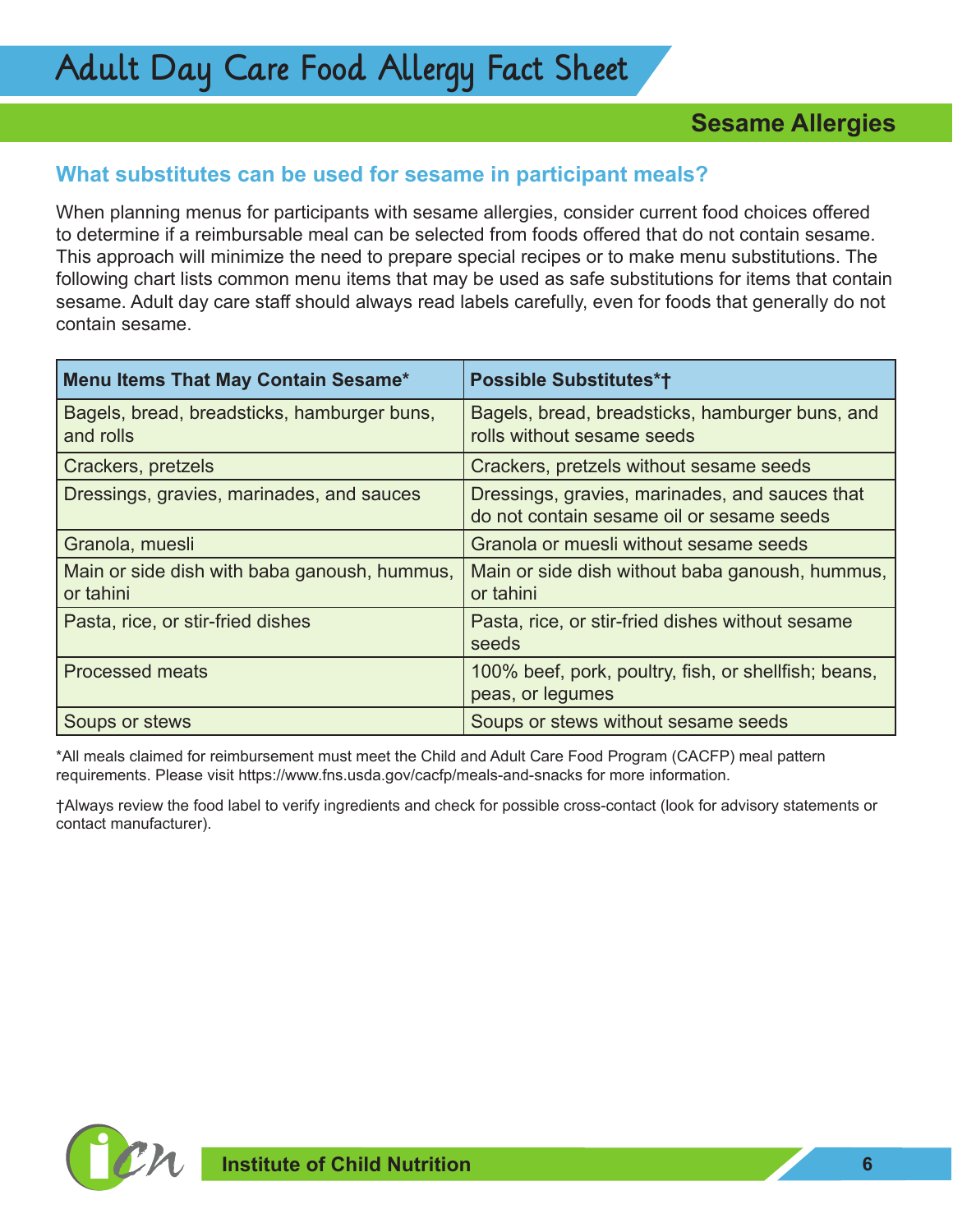### **References**

- American Academy of Allergy Asthma & Immunology. (2019, February). *Sesame now the ninth most common allergy in the United States*. <https://www.aaaai.org/About/News/News/sesame>
- American College of Allergy, Asthma & Immunology. (2018, January 29). *Anaphylaxis.*  <https://acaai.org/allergies/anaphylaxis>
- Asthma and Allergy Foundation of America. (2021, April). *Sesame allergy: A growing allergy concern.* <https://www.kidswithfoodallergies.org/sesame.aspx>
- Centers for Disease Control and Prevention. (2013). *Voluntary guidelines for managing food allergies in schools and early care and education programs.* [https://www.cdc.gov/healthyschools/](https://www.cdc.gov/healthyschools/foodallergies/) [foodallergies/](https://www.cdc.gov/healthyschools/foodallergies/)
- Center for Food Safety and Applied Nutrition, Office of Nutrition and Food Labeling. (2020, December 23). *Draft guidance for industry: Voluntary disclosure of sesame as an allergen.*  [https://www.fda.gov/regulatory-information/search-fda-guidance-documents/draft-guidance](https://www.fda.gov/regulatory-information/search-fda-guidance-documents/draft-guidance-industry-voluntary-disclosure-sesame-allergen)[industry-voluntary-disclosure-sesame-allergen](https://www.fda.gov/regulatory-information/search-fda-guidance-documents/draft-guidance-industry-voluntary-disclosure-sesame-allergen)
- Food Allergy Research & Education. (2021, April 23). *With the stroke of President Biden's pen, FASTER Act for sesame labeling becomes law.* [https://www.foodallergy.org/media-room/](https://www.foodallergy.org/media-room/stroke-president-bidens-pen-faster-act-sesame-labeling-becomes-law) [stroke-president-bidens-pen-faster-act-sesame-labeling-becomes-law](https://www.foodallergy.org/media-room/stroke-president-bidens-pen-faster-act-sesame-labeling-becomes-law)
- Food Allergy Research & Education. (n.d.). *Sesame allergy.* [https://www.foodallergy.org/living-food](https://www.foodallergy.org/living-food-allergies/food-allergy-essentials/common-allergens/sesame)[allergies/food-allergy-essentials/common-allergens/sesame](https://www.foodallergy.org/living-food-allergies/food-allergy-essentials/common-allergens/sesame)
- Futurity. (2019, August 7). *Sesame allergy is surprisingly common.* [https://www.futurity.org/sesame](https://www.futurity.org/sesame-allergy-food-labeling-2126762-2/)[allergy-food-labeling-2126762-2/](https://www.futurity.org/sesame-allergy-food-labeling-2126762-2/)
- Gupta, R. S., Warren, C. M., Smith, B. M., et al. (2019, January 4). Prevalence and Severity of Food Allergies Among US Adults. *JAMA Netw Open*. 2(1). doi:10.1001/jamanetworkopen.2018.5630
- Gupta, R. S., Warren, C. M., Smith, B. M., Blumenstock, J. A., Jiang, J., Davis, M. M., & Nadeau, K. C. (2018, December 1). The Public Health Impact of Parent-Reported Childhood Food Allergies in the United States. *Pediatrics.* 142(6). DOI: [https://doi.org/10.1542/peds.2018-1235](https://publications.aap.org/pediatrics/article/142/6/e20181235/76867/The-Public-Health-Impact-of-Parent-Reported)
- National Institutes of Health. (2019, November 19). *Sesame allergy common among children with food allergies.* [https://www.nih.gov/news-events/nih-research-matters/sesame-allergy-common](https://www.nih.gov/news-events/nih-research-matters/sesame-allergy-common-among-children-food-allergies)[among-children-food-allergies](https://www.nih.gov/news-events/nih-research-matters/sesame-allergy-common-among-children-food-allergies)
- Simons, F. E. R., & Sampson, H. A. (2015, May 1). Anaphylaxis: Unique aspects of clinical diagnosis and management in infants (birth to age 2 years). *Journal of Allergy and Clinical Immunology,* 135(5), 1125–1131.<https://doi.org/10.1016/j.jaci.2014.09.014>



**institute of Child Nutrition 7 institute of Child Nutrition**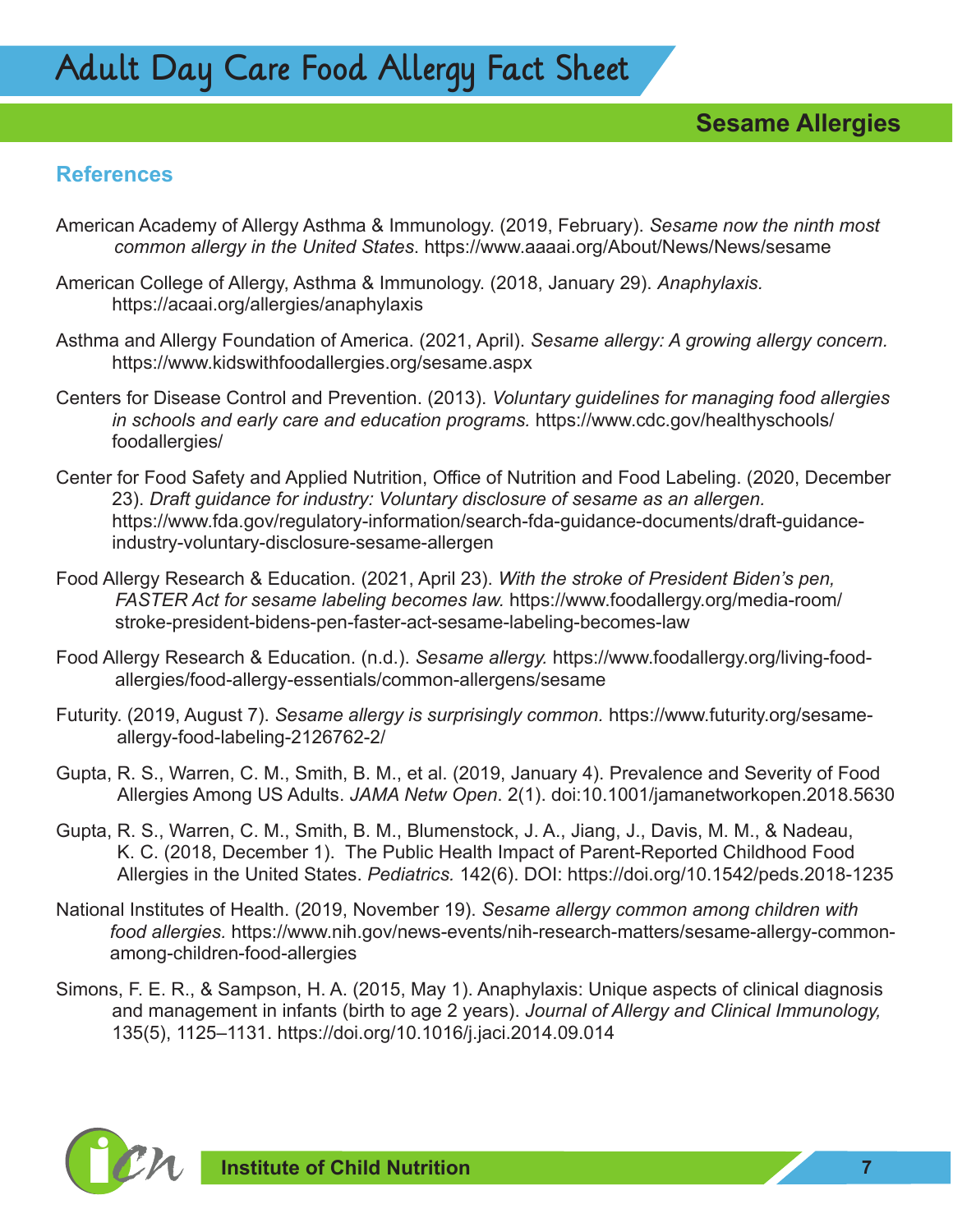## Adult Day Care Food Allergy Fact Sheet

### **Sesame Allergies**

- Sokol, K., Rasooly M., Dempsey C., Lassiter S., Gu W., Lumbard K., & Frischmeyer-Guerrerio P.A. (2019, October 28). Prevalence and diagnosis of sesame allergy in children with IgE-mediated food allergy. *Pediatric Allergy and Immunology*. 31(2), 214-218. Doi: 10.1111/pai.13143
- U.S. Department of Agriculture, Food and Nutrition Service. (2017, June 22). *Modifications to accommodate disabilities in CACFP and SFSP*. [https://www.fns.usda.gov/modifications](https://www.fns.usda.gov/modifications-accommodate-disabilities-cacfp-and-sfsp)[accommodate-disabilities-cacfp-and-sfsp](https://www.fns.usda.gov/modifications-accommodate-disabilities-cacfp-and-sfsp)
- U.S. Department of Agriculture, Food and Nutrition Service. (2013, July 16). *Nutrition standards for CACFP meals and snacks*. <https://www.fns.usda.gov/cacfp/meals-and-snacks>
- U. S. Food and Drug Administration. (2018, July 16). *Food Allergen Labeling and Consumer Protection Act of 2004 (FALCPA)*. [https://www.fda.gov/Food/GuidanceRegulation/](https://www.fda.gov/Food/GuidanceRegulation/GuidanceDocumentsRegulatoryInformation/Allergens/ucm106187.htm) [GuidanceDocumentsRegulatoryInformation/Allergens/ucm106187.htm](https://www.fda.gov/Food/GuidanceRegulation/GuidanceDocumentsRegulatoryInformation/Allergens/ucm106187.htm)
- U. S. Food and Drug Administration. (2021, May 5). *Food allergies.* [https://www.fda.gov/food/food](https://www.fda.gov/food/food-labeling-nutrition/food-allergies)[labeling-nutrition/food-allergies](https://www.fda.gov/food/food-labeling-nutrition/food-allergies)
- U.S. Library of Congress. (2021). *Summary: S.578 FASTER Act of 2021*. [https://www.congress.gov/bill/117th-congress/senate-bill/578?q=%7B%22search%22%3A%5B](https://www.congress.gov/bill/117th-congress/senate-bill/578?q=%7B%22search%22%3A%5B%22S.+578%22%5D%7D&s=1&r=1) [%22S.+578%22%5D%7D&s=1&r=1](https://www.congress.gov/bill/117th-congress/senate-bill/578?q=%7B%22search%22%3A%5B%22S.+578%22%5D%7D&s=1&r=1)
- Warren, C.M., Chadha, A., Sicherer, S., [et.al](http://et.al). (2019, August 2). Prevalence and severity of sesame allergy in the United States. *Journal of the American Medical Association,* 2(8). doi:10.1001/jamanetworkopen.2019.9144

### **For More Information**

Food Allergy Research & Education [www.foodallergy.org](http://www.foodallergy.org)

Institute of Child Nutrition [www.theicn.org/foodsafety](http://www.theicn.org/foodsafety)

U.S. Food and Drug Administration *Food Allergens* [www.fda.gov/food/food-labeling-nutrition/food-allergies](http://www.fda.gov/food/food-labeling-nutrition/food-allergies)